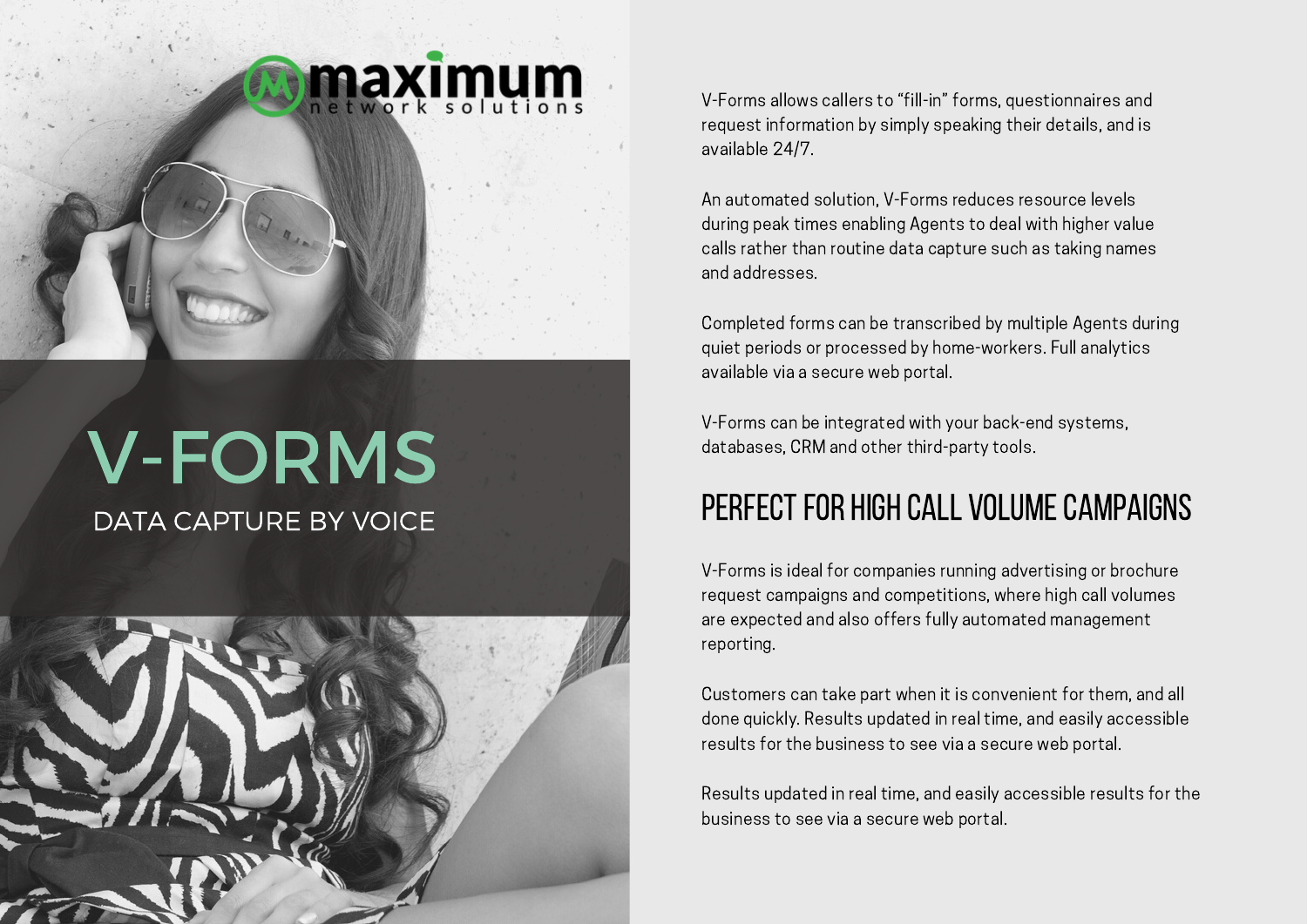# RUN MULTIPLE CAMPAIGNS AT ONCE THE RESERVE RUN MULTIPLE CAMPAIGNS AT ONCE

Adaptable, flexible and scalable, V-Forms enables you to set up, run and manage multiple campaigns simultaneously, designed with different questions based on which campaign number was dialled.

V-Forms is the perfect solution for A/B testing, and promoting a vast array of products and services. And a great way to insight into what customers want.

### DESIGN.CONFIGURE. MANAGE

You can easily design and configure each individual campaign.

Determine whether callers have to answer all, or a minimum number of questions for the enquiry or request to be processed, by setting the threshold. And whether the caller response will be spoken, DTMF (touch-tone), or a combination of both, and much more.

Completed forms can be transcribed by multiple Agents during quiet periods making fantastic use of their time, and is a perfect solution for companies utilising the services of home-workers.

Alternatively, we can add in an automated transcription service to do it for you.

- Run Multiple Campaigns Simultaneously
- Free Up Agents to Deal with High Value Calls
- Increase Availability to 24/7
- Easy Design & Configuration
- Set Answer Thresholds (Minimum/All)
- Full, Customised Reporting (MI)

## REQUEST A DEMO. DISCOVER MORE.

We've a full brochure detailing all V-Forms' features, functionalities, and how it works.

To get a copy, or to see it in action, call us on 0333 566 0000 or email maxine@maxnet.co.uk.

Alternatively, you can chat to us on a Live Chat via our website www.maxnet.co.uk